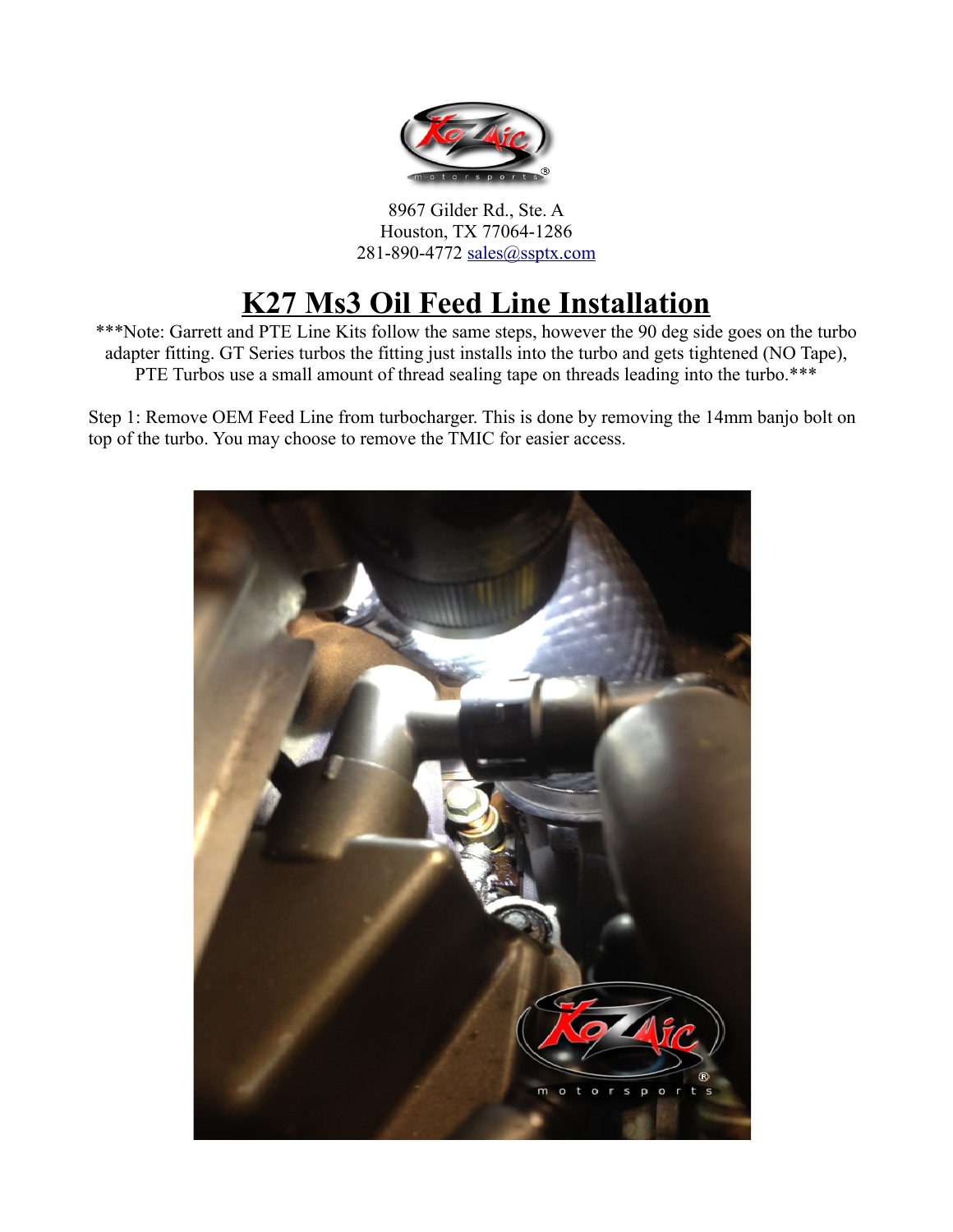

Step 2: Remove the OEM Feed line from the Engine Block, this is also done by removing the 14mm banjo bolt in the block. This is located on the back of the engine just below the serpentine belt tensioner. From here you can remove the line by wiggling it in every direction until it comes out, it is possible without taking off the tensioner, however it can be very challenging. Most choose to take the tensioner off for easier access or to simply cut the OEM feed line in half for it to come right out.